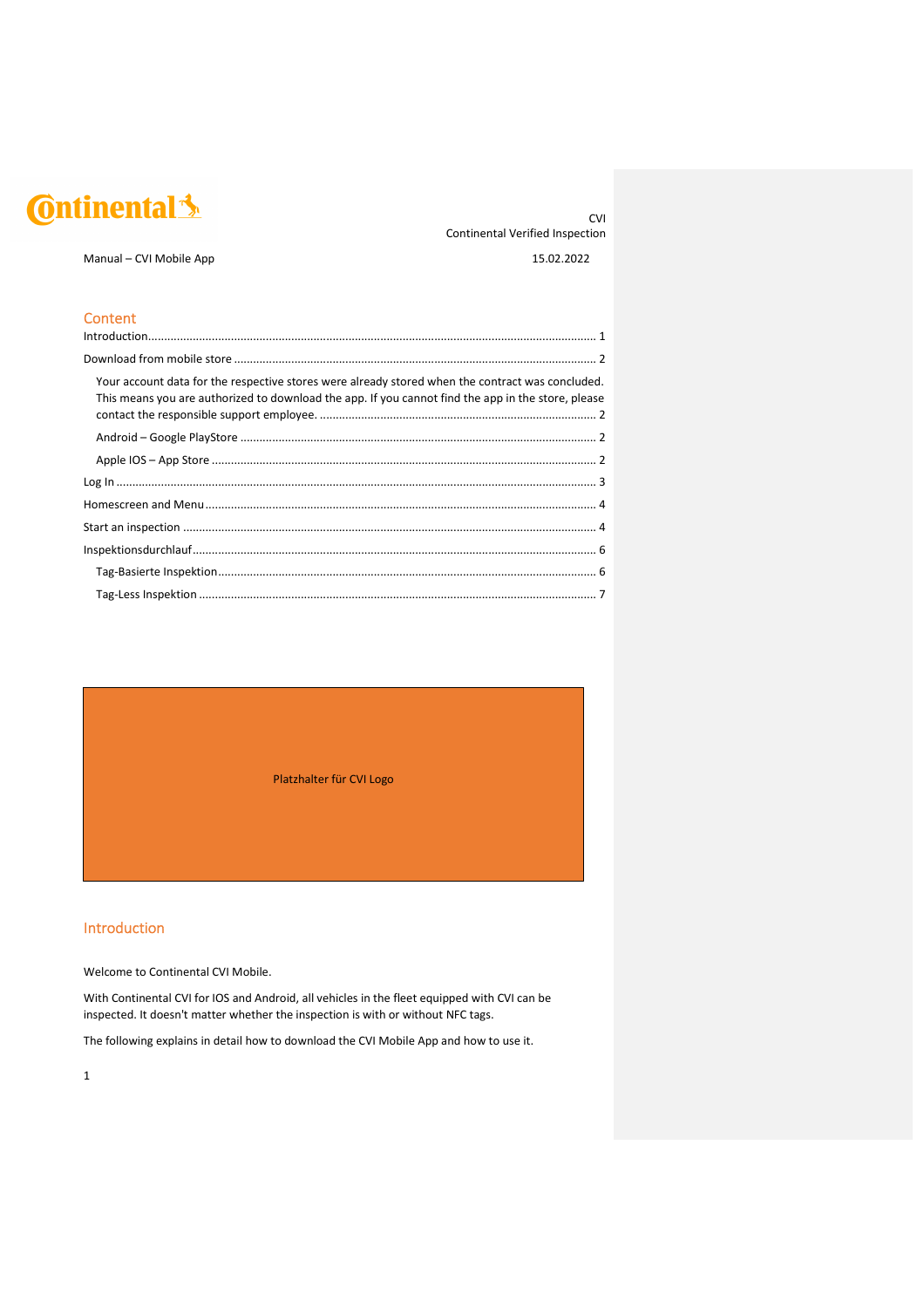CVI Continental Verified Inspection

### Download from mobile store

#### ! For beta test only:

Your account data for the respective stores were already stored when the contract was concluded. This means you are authorized to download the app. If you cannot find the app in the store, please contact the responsible support employee.

#### Android – Google PlayStore

• Open the Google PlayStore on your Android device (smartphone, tablet), search for the Continental Verified Inspection App and download it. Registration with a Gmail account is mandatory.



• Tip: Place the app on the home screen to ensure quick access.

#### Apple IOS – App Store

• Open the App Store on your Apple device (iPhone, iPad), search for and download the Continental Verified Inspection App. Signing in with an Apple account is mandatory.

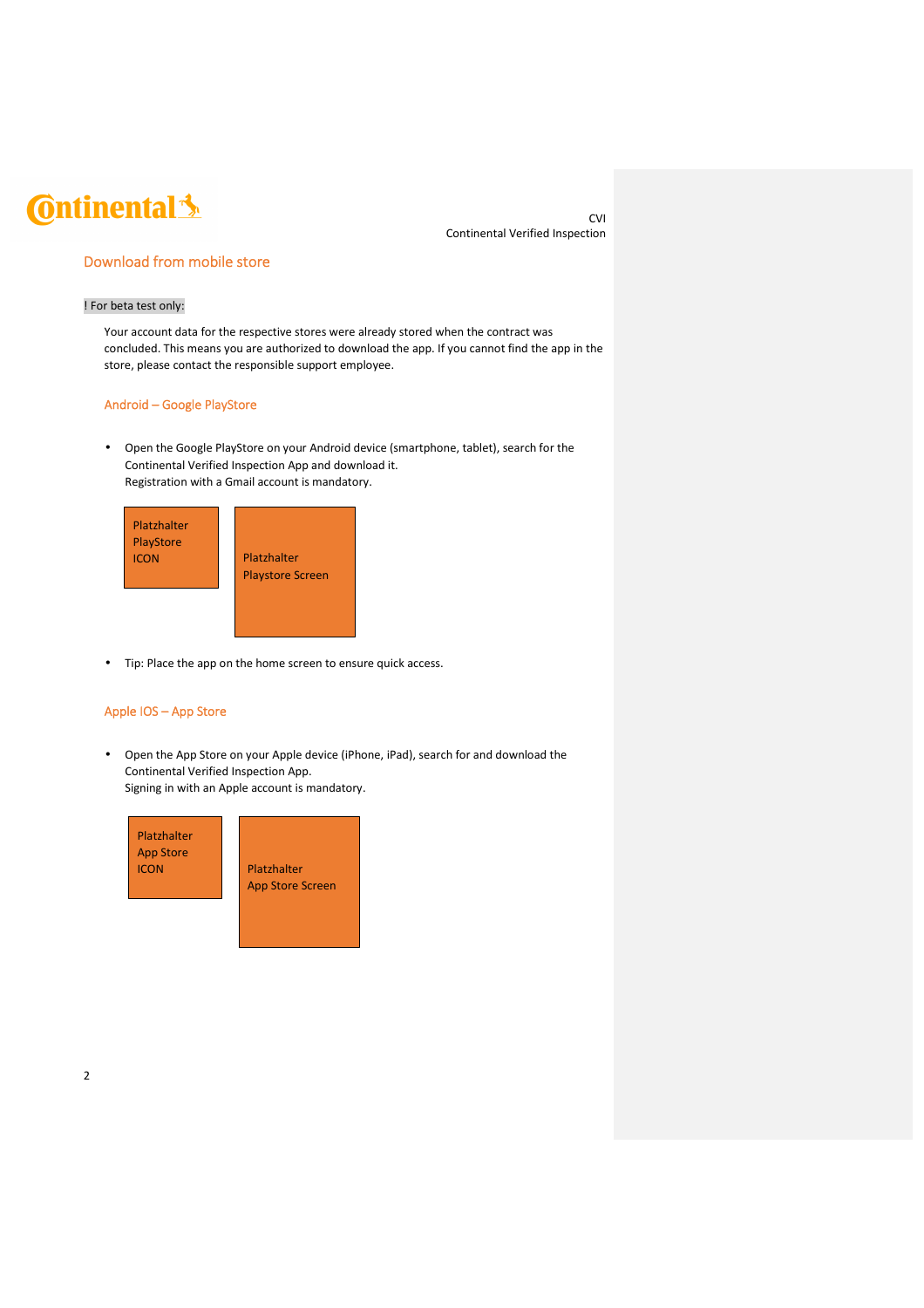CVI Continental Verified Inspection

#### Log In

After starting the mobile app for the first time, the log in screen appears with the email address and password, as well as the "forgot your password?" function and a link to the support page.

Your log-in data has already been sent to the email address you provided during the onboarding process.



After successfully entering the log-in data, the user profile and the associated fleet are displayed.

If you are a driver for several fleets, the current fleet can be selected here.



Switching between the fleets is done by logging out and logging in again.

3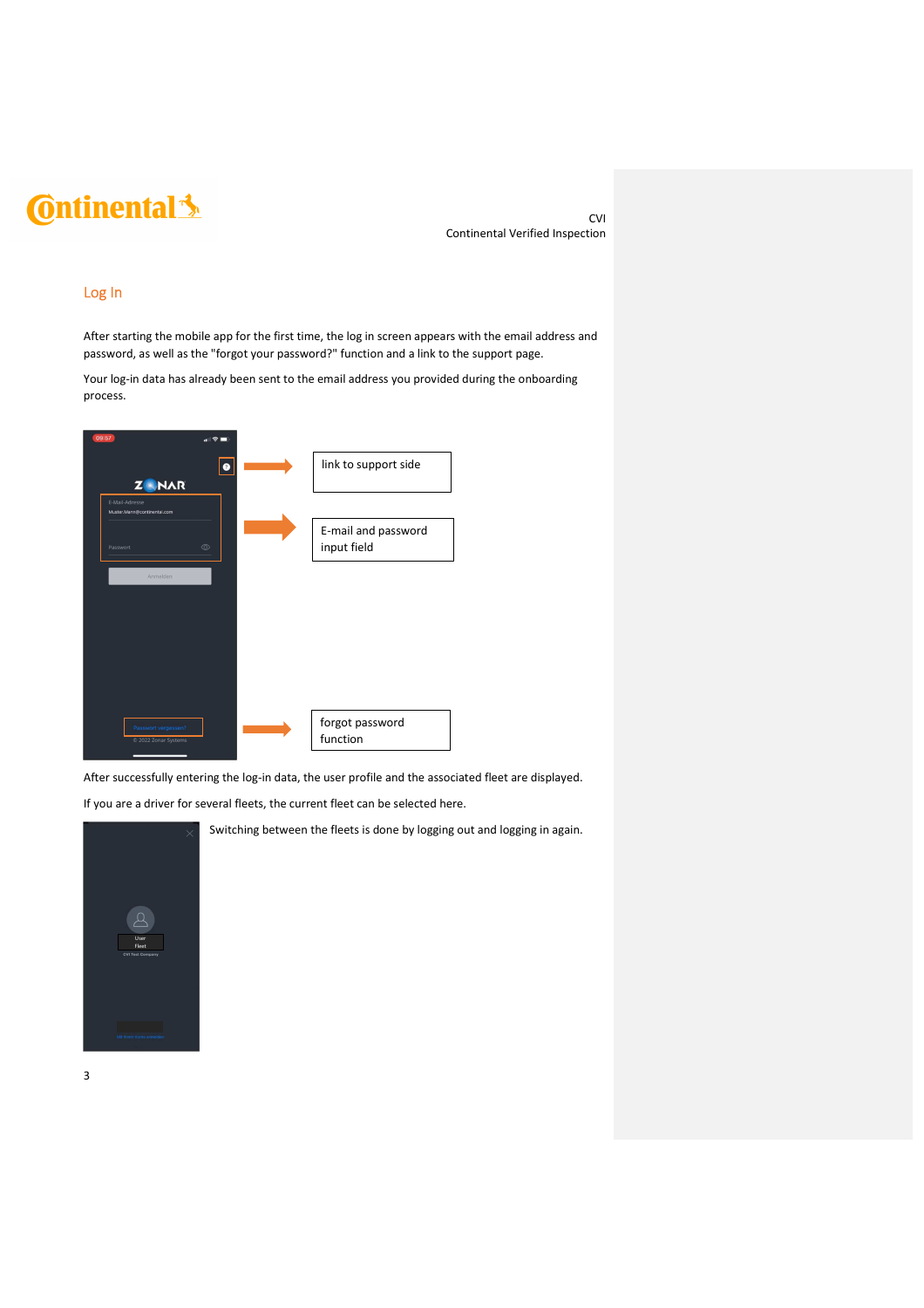CVI Continental Verified Inspection

#### Homescreen and Menu

After entering the log-in data, you will be taken to the home screen of the mobile app. From here, inspections can be started, or vehicles can be added to the inspection (more on page XXX).

You can access the menu via the three dots in the upper right area. Here you can view the last tests and log out of the current user profile.



### Start an inspection

If you have not yet carried out an inspection, the home screen is completely empty (see image above), and the "Start Inspection" field is also grayed out. The vehicle that you want to inspect can be added to the inspection via the "Add Asset" field.

There are two ways to do this:



- scan: scan the black tag on the vehicle/trailer  $\rightarrow$  the inspection will then open automatically
- The scan is user-friendly via the NFC function of your smartphone. Just hold the device to the tag.





search: search for the right one in the overall overview of all vehicles registered in the company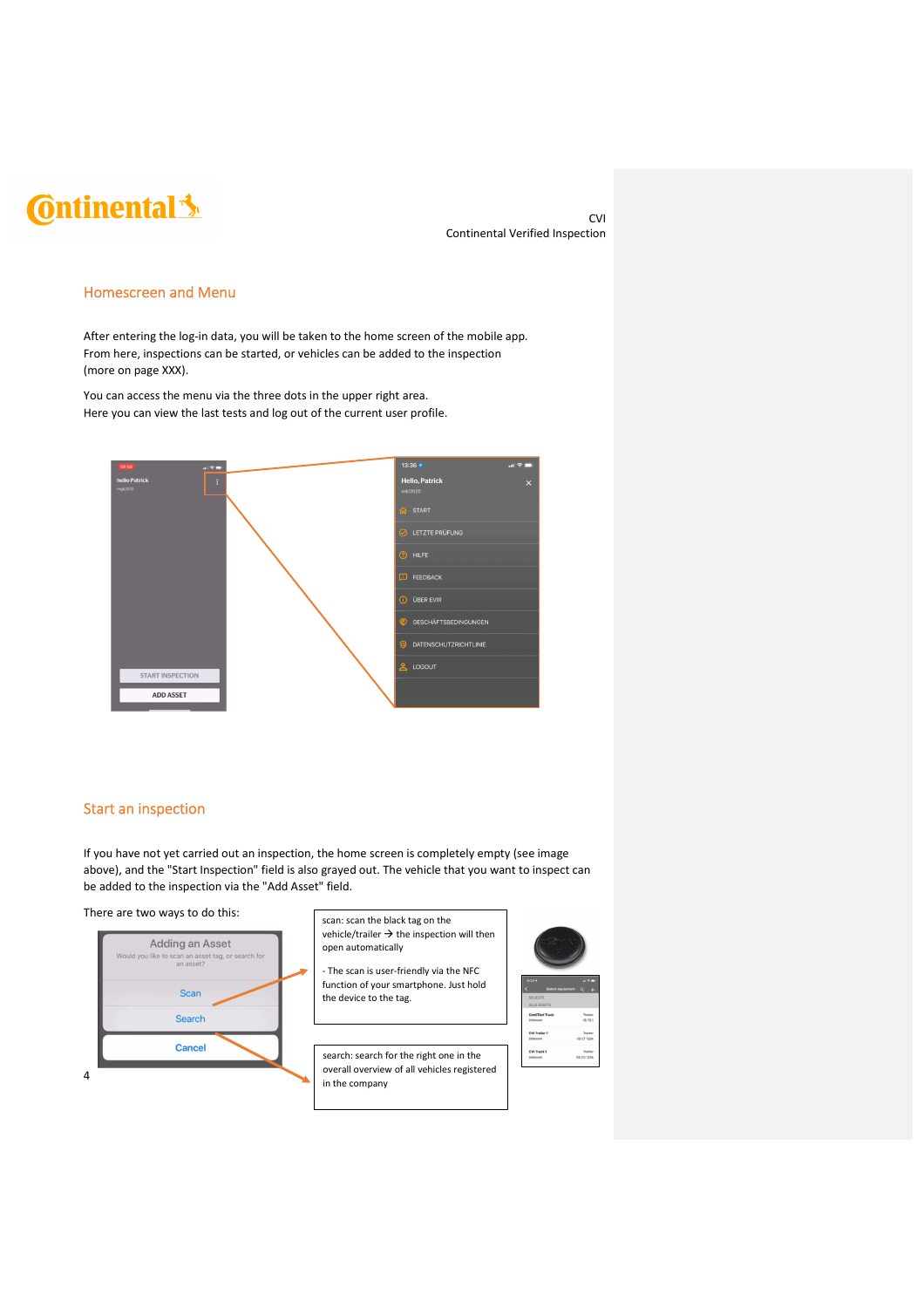CVI Continental Verified Inspection

After the vehicle has been successfully added to the inspection plan, the following screen appears:



 If, for example, a trailer is to be checked in the same process, it can simply be added by using the "Add Asset" function again.

If not, the inspection is started with "Start Inspection"..



Pre-Trip: Prüfung vor der Fahrt Post-Trip: Prüfung nach der Fahrt Time Card: Nutzung der "Stempel Uhr" Funktion



**Kommentiert [KT1]:** Das wird umbennant in "Abfahrtskontrolle" die anderen Workflows werden entfernt.

You will then be asked to enter some information about the vehicle. Among other things, mileage (required) and other optional entries.



After pressing the "Next" button, the last test that was carried out on the current vehicle appears. This should be checked and confirmed by the driver for correctness. Then the actual inspection begins.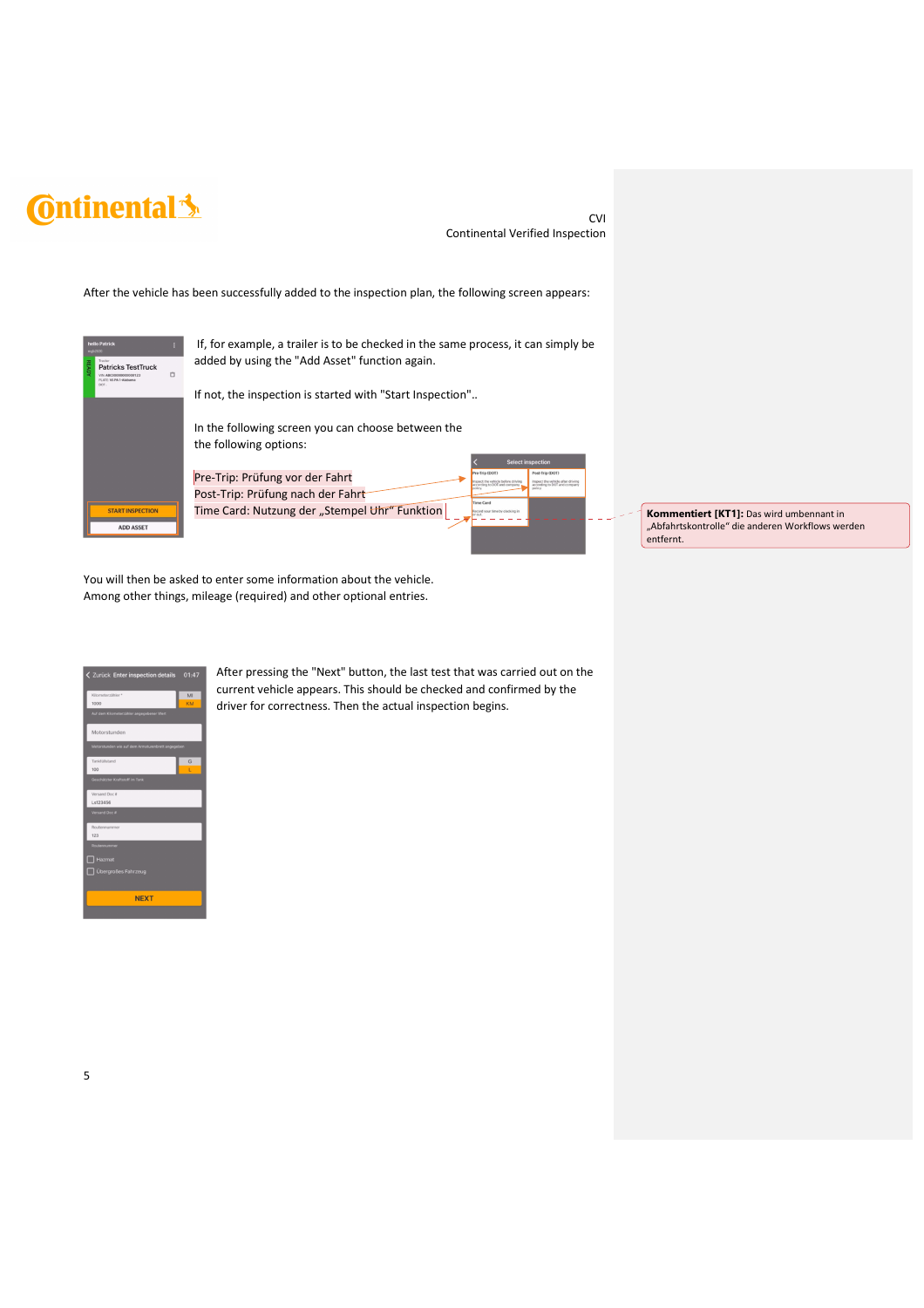CVI Continental Verified Inspection

### Inspektionsdurchlauf

Now the actual inspection cycle starts.

Tag-Basierte Inspektion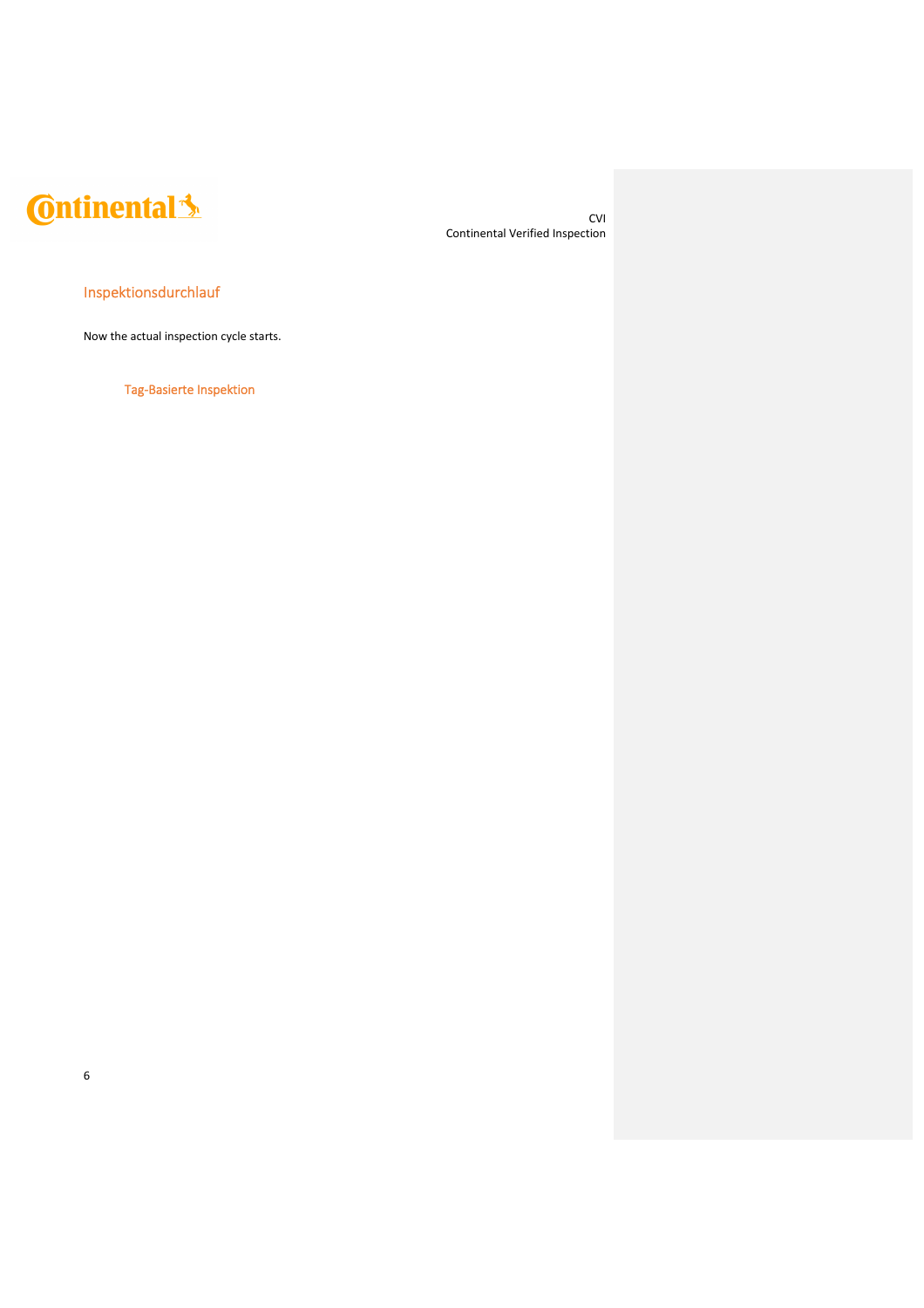CVI Continental Verified Inspection

#### Tag-Less Inspektion

The tag-less inspection is an inspection without the Continental NFC tags.

This variant can be compared to an electronic checklist.

Defect reports as well as images and all other anomalies recorded during the test are nevertheless uploaded to the server.

Mechanics and admin users can then view and manage this data via the web portal.

|                                        |                            | <b>Back</b>                             | Motor                   | 03:02 |
|----------------------------------------|----------------------------|-----------------------------------------|-------------------------|-------|
|                                        |                            | Reifen, Räder und Stollen<br>Suspension |                         | 21    |
|                                        |                            |                                         |                         | 9     |
|                                        |                            | Steuersystem                            |                         | 9     |
|                                        |                            | Bremsen                                 |                         | U.    |
| 02:11<br>< Zurück<br>Pre-Trip          |                            |                                         | Riemen und Schläuche    | 5     |
| <b>PRÜFUNGSDETAILS</b><br>$\checkmark$ |                            | Kühler und Lüfter                       |                         | 9     |
| TRACTOR: Patricks TestTruck FJ<br>DOT: |                            | Flüssigkeitslecks                       |                         |       |
| Motor                                  |                            | Auspuff                                 |                         |       |
| Vorderseite                            |                            |                                         |                         |       |
| Links hinten                           |                            |                                         |                         |       |
| <b>Rechts hinten</b>                   |                            | <b>CLEAR ALL</b>                        |                         |       |
| In der Kabine                          |                            |                                         |                         |       |
| Beachtung                              |                            |                                         |                         |       |
|                                        |                            |                                         | Each vehicle section in |       |
| <b>CERTIFY AND SUBMIT</b>              | components that are t<br>. |                                         |                         |       |

I the overall overview contains the individual to be checked in turn. If the respective component is in order, it can be marked with a green tick via the checkbox. In the event of a defect, the damage/s can be selected from a list. Photos of the affected part can also be added using the "Add Photos" function.



**ADD ASSET** 

 $\zeta$  Zurück 04:46  $\boldsymbol{+}$  $\, +$  $\boldsymbol{+}$